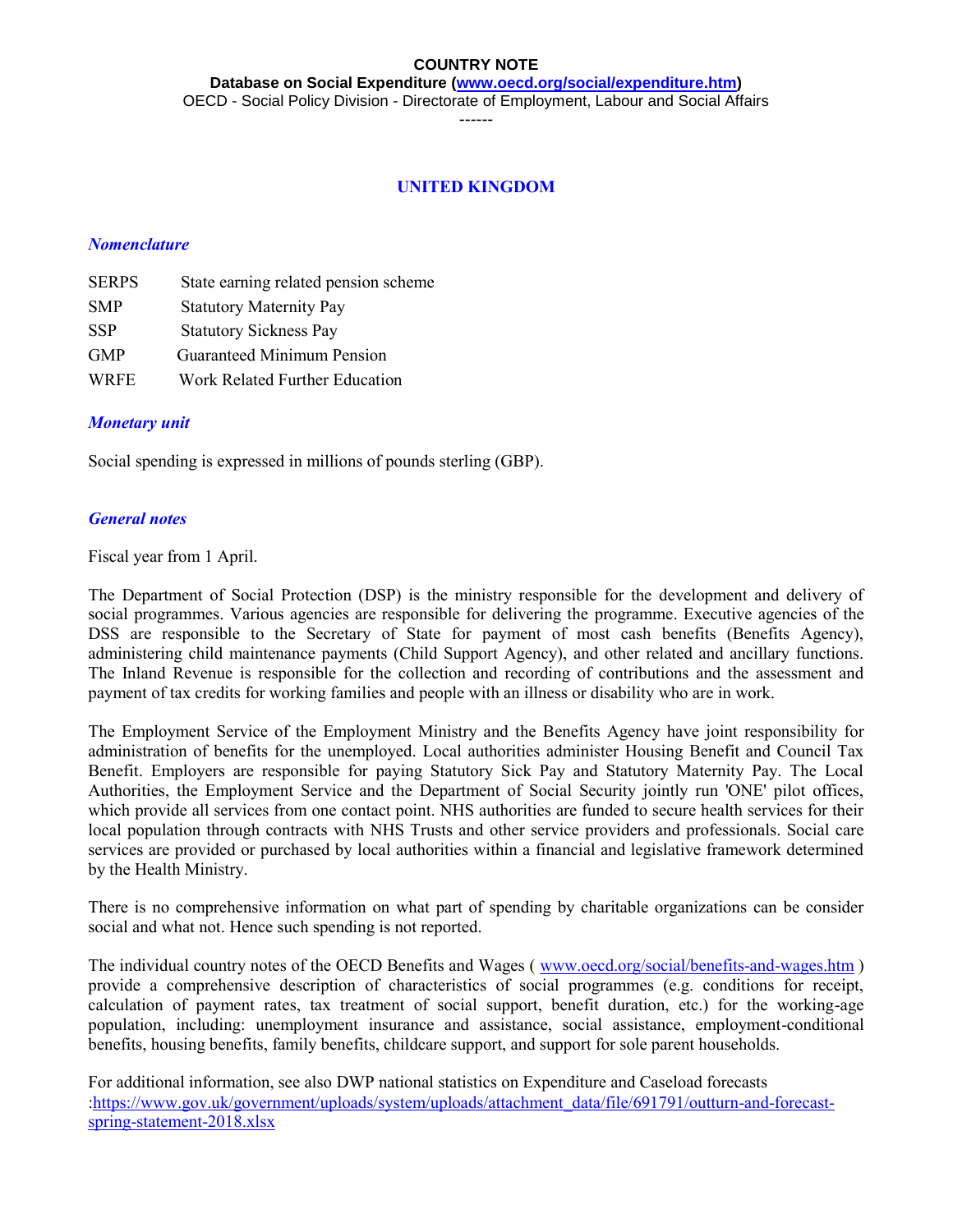**Database on Social Expenditure [\(www.oecd.org/social/expenditure.htm\)](http://www.oecd.org/social/expenditure.htm)**

OECD - Social Policy Division - Directorate of Employment, Labour and Social Affairs

------

#### *Break in series:*

Data for 1990 onwards are based on the new ESSPROS methodology format. Coherent spending series for 1980 onwards at the individual programme level were obtained on basis of information for a few years in the early 1990s for which both historical spending series and information based on the new ESSPROS format were available. For certain programmes and aggregate categories, breaks in series (between 1989 and 1990) were inevitable. In general, programmes from the old ESSPROS format which could not be matched with a figure from the new ESSPROS format were set to "missing" from 1990 onwards; similarly, figures from the new ESSPROS format which could not be matched to a programme from the old methodology were set to "missing" for the period 1980-89.

#### *Secretariat estimates*

There are estimates on the mandatory component of pension payments by private pension schemes ("contractedout"). *DSS Social Security Statistics*, 1999, HMSO, London, Table B1.10.

Data for Active labour market policies since 2012 have been estimated based trends in labour market programmes as available in Eurostat Esspros data.

#### *Sources*

| 1980-89                                                                                                                                                                                           | EUROSTAT (1995), Social Protection Expenditure and Receipts 1980-1993,<br>Luxembourg.                         |  |  |  |  |  |  |
|---------------------------------------------------------------------------------------------------------------------------------------------------------------------------------------------------|---------------------------------------------------------------------------------------------------------------|--|--|--|--|--|--|
| Data provided by EUROSTAT (ESSPROS database), except for:<br>1990 onwards                                                                                                                         |                                                                                                               |  |  |  |  |  |  |
| 4. Health: OECD Health Statistics (www.oecd.org/health/healthdata)<br>1980 onwards<br>5.1.3.3 Work Family Tax credit (cash part): Tax Ready Reckoner and Tax<br>1999-2002<br>Reliefs, HM Treasury |                                                                                                               |  |  |  |  |  |  |
| 2003 onwards 5.1.3.4 Work Tax credit (cash part) & 5.1.3.5 Child Tax credit (cash part):<br>Tax Ready Reckoner and Tax Reliefs, HM Treasury                                                       |                                                                                                               |  |  |  |  |  |  |
| 1998 onwards                                                                                                                                                                                      | 5.2.1.1 Childcare (3 & 4 years old): OECD Education database                                                  |  |  |  |  |  |  |
| 1998 onwards                                                                                                                                                                                      | 5.2.1.3 Childcare (pre-school, 5 years old): OECD<br>Education<br>database<br>(www.oecd.org/edu/database.htm) |  |  |  |  |  |  |
| 1980 onwards                                                                                                                                                                                      | 6. ALMP: OECD Labour Market Policy database.                                                                  |  |  |  |  |  |  |
| 1980 onwards<br>Caseload forecasts                                                                                                                                                                | 8 Housing: Department for Work and Pensions: National statistics on Expenditure and                           |  |  |  |  |  |  |

(See Table "Passage from ESSPROS to SOCX" next page).

# *Background information*

European Social Statistics, Social Protection, ESSPROS qualitative information <http://ec.europa.eu/eurostat/web/social-protection/data/qualitative-information>

MISSOC, Mutual information system on social protection in the Member states of the European Union and of the European Economic Area (Vers<http://ec.europa.eu/social/main.jsp?catId=815&langId=en>)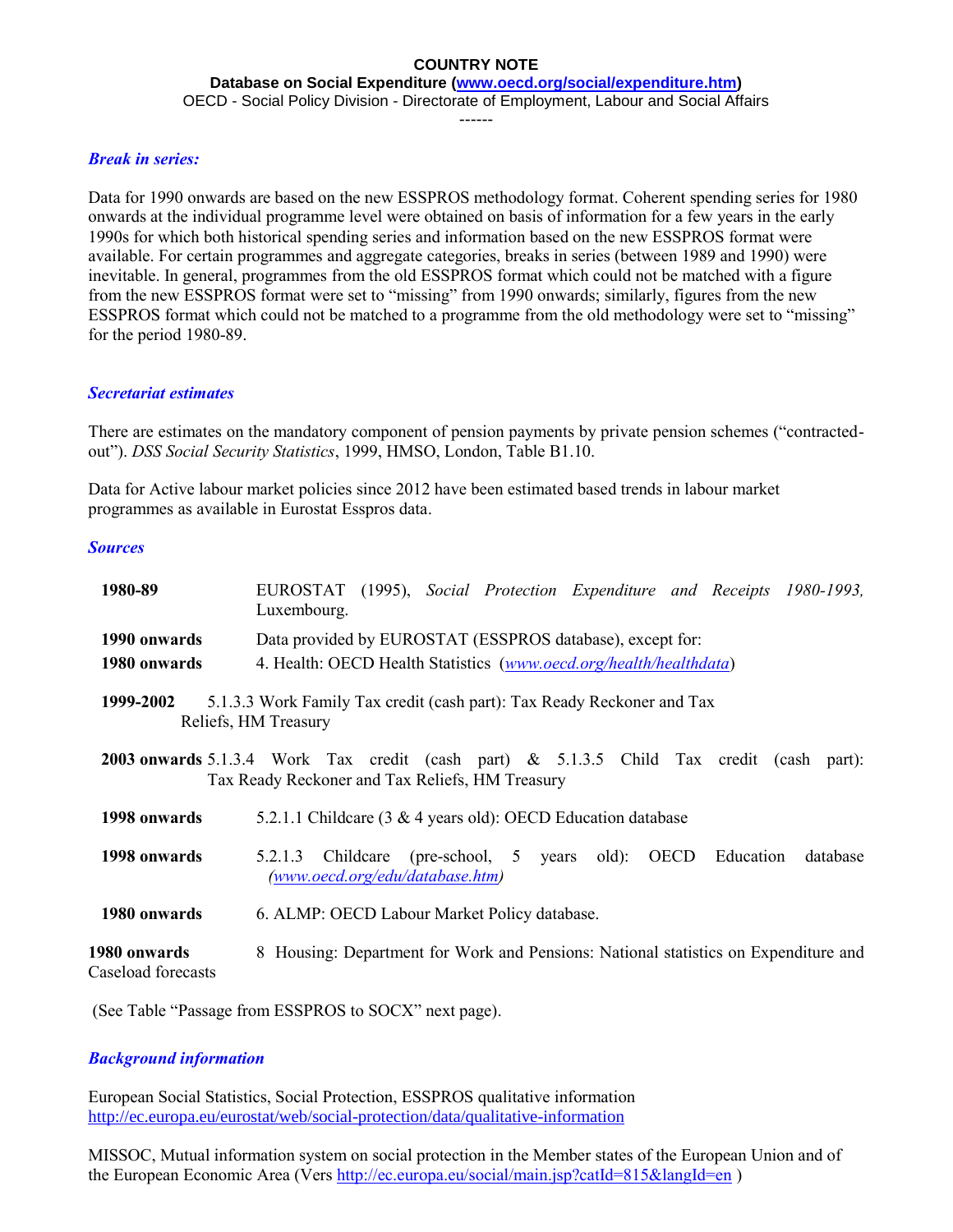#### **Database on Social Expenditure [\(www.oecd.org/social/expenditure.htm\)](http://www.oecd.org/social/expenditure.htm)**

OECD - Social Policy Division - Directorate of Employment, Labour and Social Affairs

------

#### **Passage from Esspros to SOCX (public / mandatory-voluntary private)**

**United Kingdom, in millions pounds**

| ◛<br><b>ZIN</b>                                        | ESSPROSS/SOCX                                           |                                                                                        |                                                                                                                                                            | Code                                               | 1990                                            | 1995                                    | 2000                                      | 2001                                         | 2002                                    | 2003                                       | 2004                              | 2005                                  | 2010                                          | 2011                                        | 2012                                           | 2013                                          | 2014                                                    | 2015                                               | 2016                                      | 2017                                                     |
|--------------------------------------------------------|---------------------------------------------------------|----------------------------------------------------------------------------------------|------------------------------------------------------------------------------------------------------------------------------------------------------------|----------------------------------------------------|-------------------------------------------------|-----------------------------------------|-------------------------------------------|----------------------------------------------|-----------------------------------------|--------------------------------------------|-----------------------------------|---------------------------------------|-----------------------------------------------|---------------------------------------------|------------------------------------------------|-----------------------------------------------|---------------------------------------------------------|----------------------------------------------------|-------------------------------------------|----------------------------------------------------------|
| (1)                                                    | <b>ESSPROS</b>                                          | <b>Social protection benefits</b>                                                      |                                                                                                                                                            | 1100000                                            | 119 839                                         | 191 394                                 | 245 957                                   | 261 118                                      | 264 960                                 | 310 113                                    | 329 340                           | 357 479                               | 445 952                                       | 468 329                                     | 484 171                                        | 493 101                                       | 502 192                                                 | 519 785                                            | 511 814                                   | 540 259                                                  |
| (2)                                                    | - ESSPROS                                               | Disability                                                                             | Economic integration of the handicapped                                                                                                                    | 1121114<br>1121122<br>1122114<br>1122122           | 157<br>$\overline{0}$<br>$\Omega$<br>$^{\circ}$ | 254<br>$\Omega$<br>19<br>$\Omega$       | 106<br>$^{\circ}$<br>$\Omega$<br>$\Omega$ | 104<br>$\overline{0}$<br>$\circ$<br>$\Omega$ | 125<br>$\circ$<br>$\Omega$<br>$\Omega$  | 121<br>$\mathbf 0$<br>$\Omega$<br>$\Omega$ | 122<br>$\Omega$<br>$\Omega$       | 126<br>$\circ$<br>$\Omega$<br>$\circ$ | 182<br>$\overline{0}$<br>$\Omega$<br>$\Omega$ | $\Omega$<br>$\Omega$<br>$\Omega$            | $\alpha$<br>$^{\circ}$<br>$\Omega$<br>$\Omega$ | $\alpha$<br>$\Omega$<br>$\Omega$<br>O         | 10<br>$\mathbf 0$<br>$\Omega$<br>O                      | $\alpha$<br>$\overline{0}$<br>$\Omega$<br>$\Omega$ | 10<br>$\Omega$<br>$\Omega$<br>$\Omega$    | 10<br>$\overline{0}$<br>$\overline{0}$<br>$\overline{0}$ |
| (3)                                                    | - ESSPROS                                               | Sickness                                                                               | Benefits in kind                                                                                                                                           | 1111200<br>1112200                                 | 25 6 95<br>$\Omega$                             | 40 439<br>$\Omega$                      | 56 185<br>$\sqrt{ }$                      | 65 245<br>$\Omega$                           | 68 613<br>$\Omega$                      | 78 227<br>$\Omega$                         | 86 099<br>$\Omega$                | 93 079<br>$\Omega$                    | 115 907<br>$\Omega$                           | 128 141                                     | 131 002<br>$\Omega$                            | 138.<br>146<br>$\Omega$                       | 143 317<br>O                                            | 155 380<br>$\Omega$                                | 152 029<br>$\Omega$                       | 161 813<br>$\Omega$                                      |
| (4)                                                    | - ESSPROS                                               | Unemployment                                                                           | Cash - Vocational training allowance                                                                                                                       | 1161114<br>1161121<br>1162114<br>1162121           | 916<br>$\sqrt{2}$<br>$\Omega$<br>$\Omega$       | 555<br>$\Omega$<br>$\Omega$<br>$\Omega$ | 673<br>$\Omega$<br>$\Omega$<br>$\Omega$   | 563<br>18<br>$\circ$<br>$\Omega$             | 653<br>22<br>$\Omega$<br>$\Omega$       | 687<br>139<br>$\Omega$<br>$\Omega$         | 126<br>87<br>$\Omega$<br>$\Omega$ | 149<br>72<br>$\Omega$<br>$\Omega$     | 297<br>$\Omega$<br>$\Omega$<br>$\Omega$       | 229<br>$\Omega$<br>$\Omega$<br>$\mathbf{z}$ | 268<br>$\circ$<br>$\Omega$<br>$\overline{3}$   | 266<br>$\Omega$<br>$\Omega$<br>$\overline{A}$ | 262<br>$\Omega$<br>$\Omega$<br>$\overline{\phantom{a}}$ | 245<br>$\circ$<br>$\overline{0}$                   | 266<br>$\sqrt{2}$<br>$\Omega$<br>$\Omega$ | 256<br>$\overline{0}$<br>$\circ$<br>$\overline{0}$       |
|                                                        |                                                         |                                                                                        | Benefits in kind                                                                                                                                           | 1161200<br>1162200                                 | 1 5 4 8<br>24                                   | 1 481<br>44                             | 1 2 7 5<br>$\sqrt{2}$                     | 1 0 7 2<br>$\Omega$                          | 1 170<br>$\Omega$                       | 1 3 3 4                                    | 1929<br>$\Omega$                  | 1952<br>$\Omega$                      | 2604<br>$\sqrt{2}$                            | 2 0 0 5                                     | 1981<br>$\Omega$                               | 2 1 9 0<br>$\sqrt{2}$                         | 2 1 5 0                                                 | 1 9 3 1<br>$\sqrt{2}$                              | 1845<br>$\sqrt{2}$                        | 1 7 3 1<br>$\Omega$                                      |
|                                                        | - ESSPROS                                               | Scheme 46                                                                              | Tax credit Total                                                                                                                                           |                                                    | $\Omega$                                        | $\Omega$                                | -0                                        | $\Omega$                                     | $\Omega$                                | 22 400                                     | 24 30 9                           | 34 585                                | 28 100                                        | 28 9 24                                     | 27 931                                         | 28 781                                        | 28 983                                                  | 28 368                                             | 27 025                                    | 25 885                                                   |
| (5)                                                    | SOCX                                                    | HEALTH benefits in kind                                                                |                                                                                                                                                            | 826.10.4.0.0.0                                     | 26 416                                          | 39 831                                  | 60 974                                    | 66 435                                       | 73 671                                  | 80 724                                     | 89 40 5                           | 96 413                                | 130 974                                       | 134 921                                     | 139 047                                        | 140 905                                       | 147 340                                                 | 150 942                                            | 156 835                                   | 160 176                                                  |
| XXXXXXXXXXXXX<br><b>XXXXXXXXXXXXX</b><br>XXXXXXXXXXXXX | HM Treasury<br><b>HM Treasury</b><br><b>HM Treasury</b> | FAMILY Other cash benefits<br>FAMILY Other cash benefits<br>FAMILY Other cash benefits | Work Family Tax credit (cash part, less child care component)<br>Working Tax Credit (cash part, less child care component)<br>Child Tax credit (cash part) | 826.10.5.1.1.6<br>826.10.5.1.1.7<br>826.10.5.1.1.8 | a<br>$\overline{a}$<br>$\overline{a}$           | $\overline{a}$<br>$\overline{a}$        | 3736                                      | 4 4 3 2<br>$\overline{a}$<br>$\overline{a}$  | 5 0 6 2<br>$\mathbf{a}$<br>$\mathbf{a}$ | а<br>2887<br>6 0 0 0                       | 2894<br>7500                      | a<br>2842<br>9 200                    | a<br>4 5 2 3<br>17800                         | $\overline{a}$<br>4 0 2 5<br>18 700         | a<br>4 2 2 2<br>20 200                         | a<br>4 2 7 7<br>20 500                        | я<br>4 3 4 9<br>20 800                                  | a<br>4 1 2 8<br>20 300                             | a<br>4 0 6 2<br>21 700                    | a<br>3873<br>21 300                                      |
| (6)<br>XXXXXXXXXXXXX                                   | <b>HM Treasury</b><br>SOCX / EDU-EAG FAMILY Services    | SOCX / EDU-EAG FAMILY Services<br><b>FAMILY Services</b>                               | Child care (3 and 4 y.o)<br>Child care component of FC/WFTC/WTC<br>Child care (5 y.o)                                                                      | 826.10.5.2.1.1<br>826.10.5.2.1.2<br>826.10.5.2.1.3 | m<br>a<br>m                                     | m<br>$\overline{a}$<br>m                | 3778<br>230<br>1677                       | 4 2 5 0<br>310<br>1799                       | 4538<br>370<br>1986                     | 3711<br>613<br>2 3 8 7                     | 3 9 4 8<br>706<br>3 0 1 5         | 3817<br>858<br>3 4 3 1                | 4 5 8 5<br>1777<br>5 5 9 3                    | 4 9 8 4<br>1775<br>5 8 4 7                  | 5 1 2 3<br>1 3 7 8<br>6 3 4 0                  | 5 1 8 7<br>1 3 7 3<br>6416                    | 3575<br>1 3 5 1<br>5979                                 | 4 7 5 3<br>1 3 7 2<br>6 1 2 7                      | 3751<br>1 3 3 8<br>5853                   | 4 4 3 3<br>1 2 2 7<br>5 9 9 5                            |
| (7)                                                    | SOCX                                                    | ACTIVE LABOUR MARKET PROGRAMMES                                                        |                                                                                                                                                            | 826.10.6.0.0.0                                     | 3 1 8 5                                         | 3 0 3 3                                 | 2 3 6 0                                   | 3 1 5 8                                      | 2 9 9 7                                 | 4889                                       | 5 4 7 2                           | 5 4 4 2                               | 6 0 9 8                                       | 3726                                        | 3682                                           | 4 0 6 8                                       | 3 9 9 6                                                 | 3 5 9 0                                            | 3 4 5 7                                   | 3 2 4 9                                                  |
| (8)                                                    | $=$ SOCX                                                | <b>MANDATORY PRIVATE SOCIAL EXPENDITURE</b>                                            |                                                                                                                                                            | 826.20.90.0.0.0                                    | 1848                                            | 4 1 0 9                                 | 6962                                      | 7626                                         | 8 3 4 6                                 | 8970                                       | 9 670                             | 10 415                                | 14 137                                        | 14 971                                      | 16 122                                         | 16 615                                        | 17 029                                                  | 17725                                              | 18 29 2                                   | 17847                                                    |
|                                                        | <b>ESSPROS</b>                                          | Scheme 25<br>Scheme 26                                                                 | Employer's liability payments                                                                                                                              |                                                    | 600<br>529                                      | 2 3 0 0<br>383                          | 2 3 7 1<br>373                            | 2 5 2 4<br>372                               | 2 7 3 1<br>372                          | 2829<br>372                                | 2 9 5 3<br>372                    | 3 1 2 4<br>372                        | 2 2 6 2<br>1 646                              | 2 2 7 8<br>1706                             | 2 4 6 8<br>1 7 5 4                             | 2 1 7 5<br>1802                               | 1825<br>1802                                            | 1884<br>1850                                       | 1980<br>1946                              | 1 774<br>2 0 7 7                                         |
|                                                        | <b>DWP</b>                                              |                                                                                        | Contracted-out employees, Guaranteed Minimum Pension<br>(GMP)                                                                                              | 826.20.1.1.1.1                                     | 720                                             | 1 4 2 3                                 | 4 2 0 7                                   | 4 7 1 4                                      | 5 2 2 3                                 | 5750                                       | 6 3 2 4                           | 6879                                  | 10 229                                        | 10 987                                      | 11 900                                         | 12 638                                        | 13 40 2                                                 | 13 991                                             | 14 3 66                                   | 13 996                                                   |
|                                                        | SOCX                                                    |                                                                                        | Compulsory private insurance schemes                                                                                                                       | 826.20.4.0.0.0                                     | $\overline{a}$                                  |                                         |                                           |                                              |                                         |                                            |                                   | a                                     |                                               |                                             |                                                | a                                             |                                                         |                                                    |                                           | $\overline{a}$                                           |
|                                                        | $=$ SOCX                                                | VOLUNTARY PRIVATE SOCIAL EXPENDITURE                                                   |                                                                                                                                                            | 826.30.90.0.0.0                                    | 27 656                                          | 45 624                                  | 71 425                                    | 68 493                                       | 63 837                                  | 66 976                                     | 67 437                            | 73 052                                | 87 373                                        | 90 646                                      | 94 923                                         | 96 443                                        | 97 741                                                  | 101 068                                            | 99 439                                    | 116 163                                                  |
|                                                        |                                                         |                                                                                        |                                                                                                                                                            |                                                    |                                                 |                                         |                                           |                                              |                                         |                                            |                                   |                                       |                                               |                                             |                                                |                                               |                                                         |                                                    |                                           |                                                          |
|                                                        |                                                         | Scheme 44<br>Scheme 44                                                                 | Old Age pension Occupational pensions(active since 1998-99)<br>Other lump sum Occupational pensions (active since 1998-99)                                 |                                                    | 19844<br>2 4 8 0                                | 31 271<br>3 9 2 0                       | 50 067<br>6 3 8 2                         | 47 5 94<br>6 0 20                            | 44 151<br>5 5 3 6                       | 46 904<br>5852                             | 48 330<br>6 0 3 3                 | 52 799<br>6 5 9 1                     | 69 339<br>7821                                | 72 812<br>7813                              | 78 523<br>7 5 4 1                              | 81 508<br>7749                                | 83 427<br>7 5 0 4                                       | 86 447<br>8 3 8 2                                  | 84 841<br>8 4 2 0                         | 96 331<br>12 602                                         |
|                                                        |                                                         | Scheme 44                                                                              | Survivors Occupational pensions (active since 1998-99)                                                                                                     |                                                    | 3 0 9 3                                         | 4898                                    | 8 0 5 0                                   | 7 5 6 1                                      | 6917                                    | 7 2 9 0                                    | 7519                              | 8 2 1 3                               | 618                                           | 650                                         | 712                                            | 682                                           | 786                                                     | 634                                                | 713                                       | 720                                                      |
|                                                        |                                                         | Scheme 27                                                                              | Employers' liability and sickness payments and voluntary redudancy                                                                                         |                                                    | 1 5 9 9                                         | 4869                                    | 5938                                      | 6310                                         | 6 4 9 4                                 | 6494                                       | 5 6 1 9                           | 5 4 4 4                               | 11 3 9 5                                      | 11 454                                      | 10762                                          | 9 3 9 7                                       | 9418                                                    | 9 3 4 2                                            | 9802                                      | 9 4 5 7                                                  |
| (10)                                                   | SOCX                                                    | less Mandatory private DWP<br>Health Benefits in kinds                                 | Contracted-out employees, Guaranteed Minimum Pension (GMF                                                                                                  | 826.20.1.1.1.1<br>826.30.4.2.0.0                   | 720<br>1 3 6 0                                  | 1 4 2 3<br>2 0 8 9                      | 4 2 0 7<br>5 1 9 5                        | 4 7 1 4<br>5 7 2 3                           | 5 2 2 3<br>5962                         | 5750<br>6 18 6                             | 6 3 2 4<br>6 2 6 1                | 6879<br>6884                          | 10 229<br>8 4 2 9                             | 10 987<br>8 9 0 5                           | 11 900<br>9 2 8 5                              | 12 638<br>9 7 4 4                             | 13 40 2<br>10 008                                       | 13 991<br>10 253                                   | 14 3 66<br>10 0 29                        | 13 996<br>11 048                                         |
|                                                        |                                                         |                                                                                        |                                                                                                                                                            |                                                    |                                                 |                                         |                                           |                                              |                                         |                                            |                                   |                                       |                                               |                                             |                                                |                                               |                                                         |                                                    |                                           |                                                          |
| (11)                                                   | SOCX                                                    | PUBLIC SOCIAL EXPENDITURE                                                              |                                                                                                                                                            | 826.10.90.0.0.0                                    | 92 956                                          | 143 822                                 | 187 280                                   | 204 104                                      | 216 780                                 | 238 663                                    | 258 761                           | 272 936                               | 377 129                                       | 386 282                                     | 401 209                                        | 403 117                                       | 410 096                                                 | 416 524                                            | 419 932                                   | 427 857                                                  |

(1) "ESSPROS / Social protection benefits" are Total ESSPROS expenditures (1000000) less Administration costs (1200000) and other expenditure (1400000, property income and other).

(2) The ESSPROS data within "Disability / Economic integration of the handicapped" are not included in SOCX database to avoid double counting with SOCX "Active Labour Market Programmes / Measures for the disabled".<br>(3) The

(5) SOCX Health benefits in kind are from "OECD Health Data (www.oecd.org/health/healthdata)".

(6) SOCX includes public spending on pre-primary education from OECD education database, unless such data are already included in "5.2.1. Day care services".<br>(7) SOCX Active Labour Market Programmes are from "OECD database

SOCX Active Labour Market Programmes are from "OECD database on labour market programmes".

(8) Spending on some programmes recorded under the schemes below are categorised as Mandatory private in SOCX.

(9) Spending on some programmes recorded under the schemes below are categorised as Voluntary private in SOCX. (9) Includes (10).

(10) SOCX Private insurance Health benefits in kind are from "OECD Health Data (www.oecd.org/health/healthdata)".

(11)  $=(1)-(2)-(3)-(4)+(5)+(6)+(7)-(8)-(9)+(10)$ 

Notes: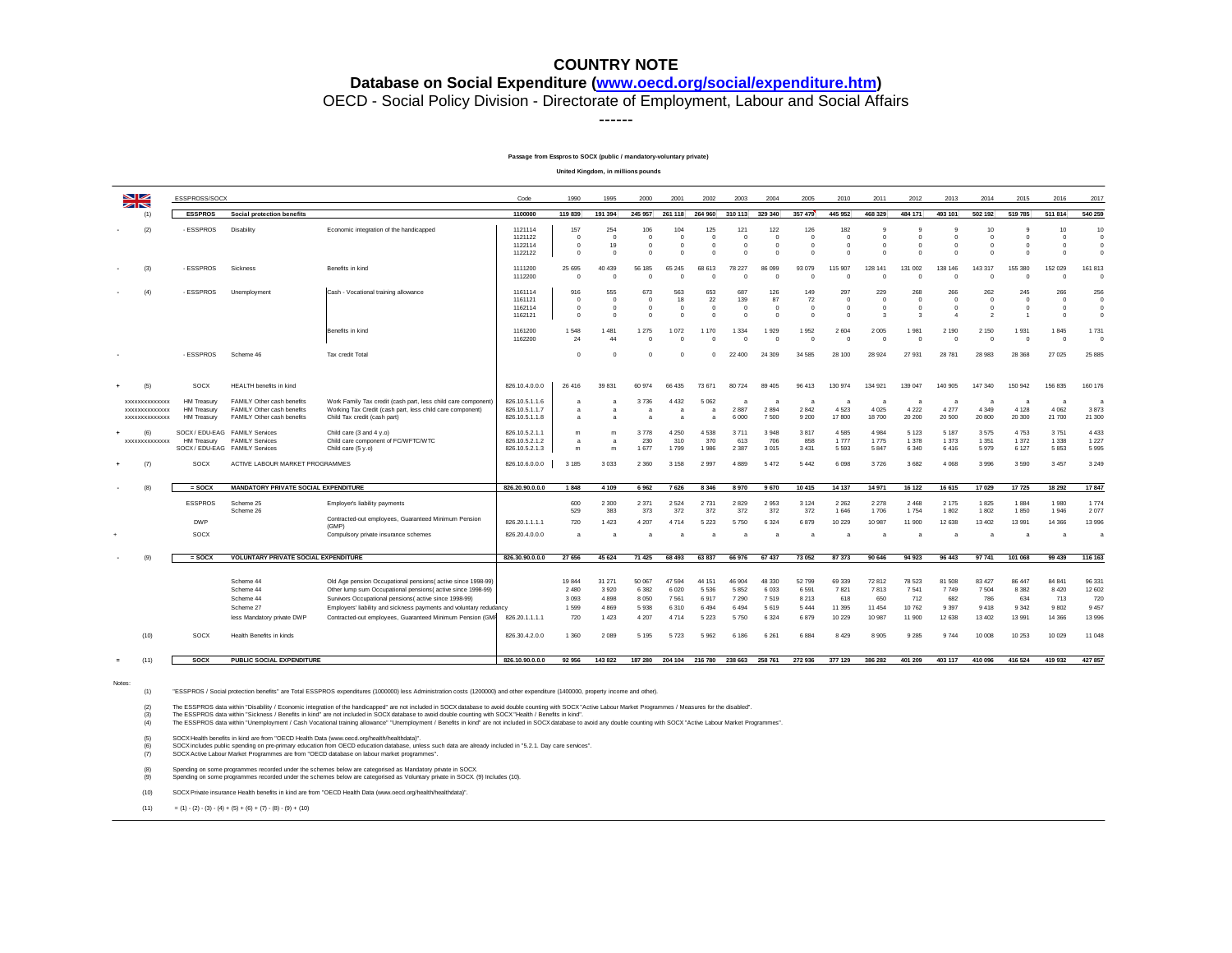**Database on Social Expenditure [\(www.oecd.org/social/expenditure.htm\)](http://www.oecd.org/social/expenditure.htm)** OECD - Social Policy Division - Directorate of Employment, Labour and Social Affairs

------

# **UNITED KINGDOM**

| <b>Code</b>    | <b>Title of the programme</b>                                                             | <b>Description of the programme and attached notes</b>                                                                                                                                                                                                                                                                                                                                                                                                                                                                                                                                                                                                                                                                                                                                                                                                                          |  |  |  |  |  |  |
|----------------|-------------------------------------------------------------------------------------------|---------------------------------------------------------------------------------------------------------------------------------------------------------------------------------------------------------------------------------------------------------------------------------------------------------------------------------------------------------------------------------------------------------------------------------------------------------------------------------------------------------------------------------------------------------------------------------------------------------------------------------------------------------------------------------------------------------------------------------------------------------------------------------------------------------------------------------------------------------------------------------|--|--|--|--|--|--|
|                | <b>OLD AGE</b>                                                                            |                                                                                                                                                                                                                                                                                                                                                                                                                                                                                                                                                                                                                                                                                                                                                                                                                                                                                 |  |  |  |  |  |  |
| 826.10.1.1.1.1 | All residents: flat rate retirement<br>pension National Insurance Fund                    | Great Britain: State Pension is made up of the following elements: Basic<br>pension, based on the number of years of NI contributions paid or credited;<br>Additional Pension based on earnings; Graduated Retirement Benefit based<br>on graduated NI contributions paid between 1961 and 1975; Age Addition<br>paid to anyone aged 80 years or over.<br>For full amount of pension, the contributions must be paid or credited for 30<br>years (men) and (woman). From April 2016 new State Pension was<br>introduced that applies for those who were born after the 6 April 1951 for<br>men and the 6 April 1953 for women.<br>To receive a new State Pension you must have at least 10 years of NI<br>contributions, 35 years contributions will qualify for a full new State<br>pension. $(£164.35 \text{ in } 18/19)$                                                     |  |  |  |  |  |  |
|                |                                                                                           | Northern Ireland: Retirement pension is paid to those above State pension<br>age () who satisfy the contribution conditions. Generally contributions paid<br>for at least 10 years. For full amount of pension the contributions must be<br>paid or credited for 30 years (men) and (woman).                                                                                                                                                                                                                                                                                                                                                                                                                                                                                                                                                                                    |  |  |  |  |  |  |
|                | 826.10.1.1.3.1 National insurance funds (including<br>SSP and SMP)                        | Three pensions are provided: basic pension, graduated retirement benefit<br>and State Earnings Related Pension. These benefits are taxable as income<br>but any increases in respect of dependent children are not. Figures for the<br>"Graduated pension", the "Earnings related component (SERPS)" and the<br>"Deferred retirement component" are included in this programme. The<br>categories of contributory pension are: Category A (dependent on a person's<br>own contributions) and Category B (dependent on contributions paid by a<br>spouse). People who meet the contribution conditions get a flat-rate basic<br>pension at the standard rate. If the conditions are only partly met, the basic<br>pension is reduced (with a minimum of 25 % of the standard rate). People<br>should have reached State pension age (65 for men and 60 for women).               |  |  |  |  |  |  |
|                | 826.10.1.1.3.5 Other lump sum benefits: income<br>support, family credit and social funds | Income support is a non-contributory benefit. In general it is now only<br>available to people who are not required to be available for work such as<br>pensioners, lone parents and sick and disabled people. Family credit is a<br>weekly tax-free social security benefit for working people who are<br>responsible for bringing up at least one child under the age of 16 (or under<br>19 in full-time education up to A-level or equivalent standard). Both two-<br>parents and one-parent families can get family credit. The Social Fund can<br>provide extra help with particular additional needs in certain circumstances.<br>The discretionary part of the Social Fund provides help in form of non-<br>repayable grants and interest-free loans. The discretionary payments are<br>Community Care Grants, Budgeting Loans and Crisis Loans.                         |  |  |  |  |  |  |
|                | Fund                                                                                      | 826.10.1.1.3.7 Periodic: income support to pensioners, Great Britain : Pension Credit : paid to people on a low income who are at<br>Income Support, Family Credit + Social least the qualifying age. There are two types of Pension Credit: a Guarantee<br>Credit which ensures a minimum level of income and Savings Credit which<br>is available to people aged 65 years or over with savings. The amount paid<br>is dependent on income and people may receive both parts of Pension Credit<br>Northern Ireland: Pension Credit has two parts, a Guarantee Credit which<br>gives a pensioner a guaranteed income each week and can be claimed by<br>persons who have reached pension age and over, and a Savings Credit<br>which enables pensioners with savings to claim, for people of pension age<br>and over. Some Pensioners may receive both parts of Pension Credit" |  |  |  |  |  |  |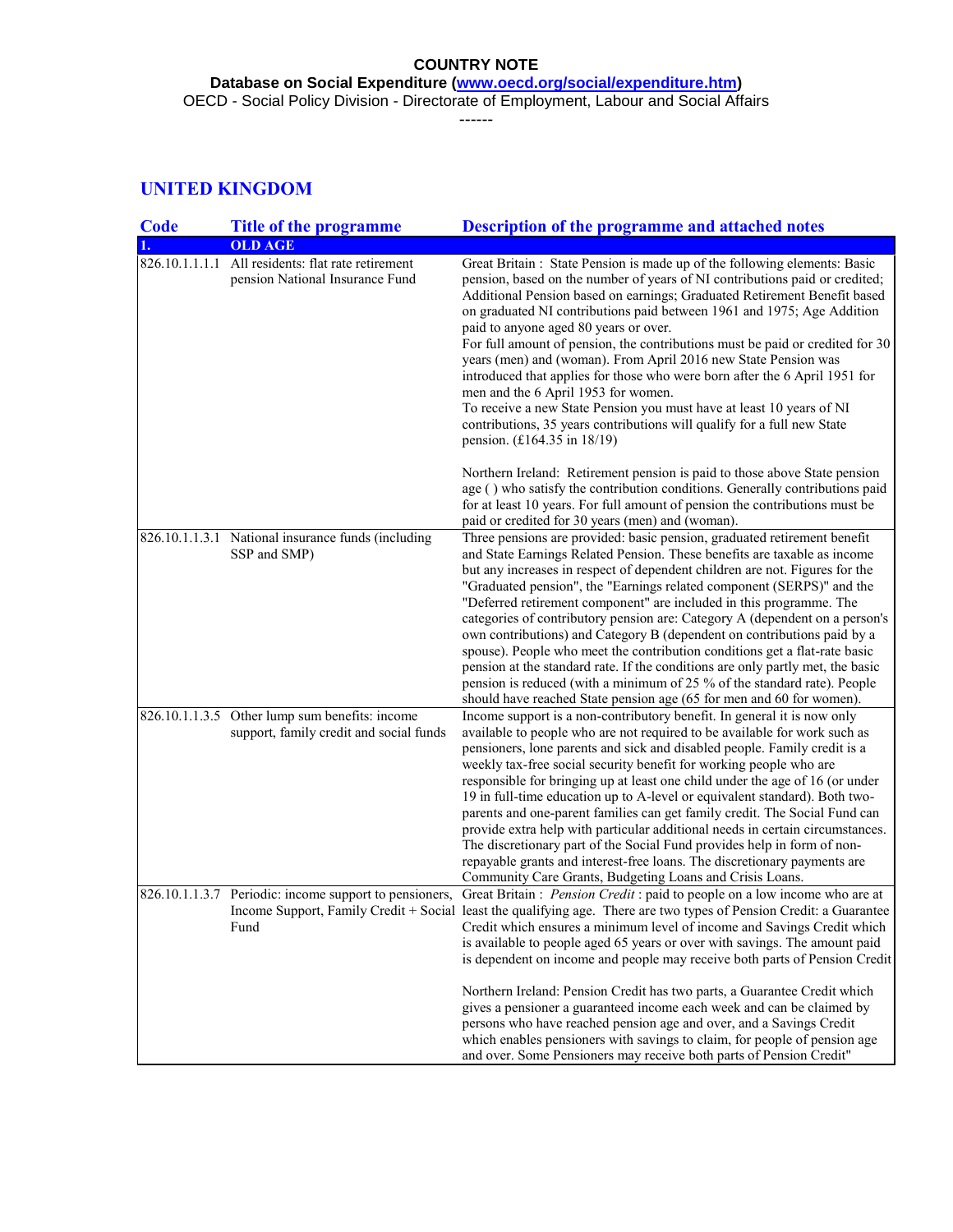#### **Database on Social Expenditure [\(www.oecd.org/social/expenditure.htm\)](http://www.oecd.org/social/expenditure.htm)**

OECD - Social Policy Division - Directorate of Employment, Labour and Social Affairs

------

|    | 826.10.1.1.3.8 Other periodic benefits: attendance<br>allowance | Attendance allowance is a benefit for people over the age of 65 who are so<br>severely disabled, physically or mentally, that they need a great deal of help<br>with personal care or supervision. They could need either frequent attention<br>coping with their bodily functions or continual supervision to stop them<br>hurting themselves or other. This could be either during the day or at night.<br>People who have a terminal illness, and are unlikely to live longer than 6<br>months can claim Attendance Allowance (AA) under the "special rules"<br>provisions. This means they will automatically receive the higher rate of AA<br>even if they have no care or supervision needs and without the need to<br>satisfy the normal 6 month qualifying criteria.                                                                                                                                                                                                                                                                                                                                                                                                                                                                                                                                                                                                                                                                                                                                                                                                                                                                                                                                                                                                                                                                                                                                    |
|----|-----------------------------------------------------------------|-----------------------------------------------------------------------------------------------------------------------------------------------------------------------------------------------------------------------------------------------------------------------------------------------------------------------------------------------------------------------------------------------------------------------------------------------------------------------------------------------------------------------------------------------------------------------------------------------------------------------------------------------------------------------------------------------------------------------------------------------------------------------------------------------------------------------------------------------------------------------------------------------------------------------------------------------------------------------------------------------------------------------------------------------------------------------------------------------------------------------------------------------------------------------------------------------------------------------------------------------------------------------------------------------------------------------------------------------------------------------------------------------------------------------------------------------------------------------------------------------------------------------------------------------------------------------------------------------------------------------------------------------------------------------------------------------------------------------------------------------------------------------------------------------------------------------------------------------------------------------------------------------------------------|
|    | 826.10.1.1.3.1 Care allowance: attendance and invalid           | Great Britain : Includes :                                                                                                                                                                                                                                                                                                                                                                                                                                                                                                                                                                                                                                                                                                                                                                                                                                                                                                                                                                                                                                                                                                                                                                                                                                                                                                                                                                                                                                                                                                                                                                                                                                                                                                                                                                                                                                                                                      |
| 0  | care                                                            | Disability Living Allowance (DLA) : benefit for people who<br>become disabled before the age of 65, with care or mobility needs<br>or both. Rates of benefit depend on the extent of disability.<br>Personal Independence Payment (PIP) – is a new non-means<br>tested benefit for adults who need help getting around and / or<br>help with daily living activities.<br>Attendance Allowance $(AA)$ - is a benefit for people over the<br>$\overline{\phantom{0}}$<br>age of 65 who need help with their personal care.<br>Industrial Injuries Disablement Benefit - paid to people who<br>have had an accident at work or contracted a prescribed disease<br>and who are at leave 14 per cent disabled as a result. The rate of<br>benefit payable depends on the level of the beneficiaries'<br>disability.<br>Carer's Allowance: paid to those who look after someone with<br>substantial caring needs.<br>Northern Ireland: Includes:<br>Industrial Injuries Disablement Benefit (IIDB) : paid to people<br>who have had an accident at work and who are at least 20 per cent<br>disabled as a result. The rate of benefit payable depends on the<br>level of the beneficiaries' disability.<br>Disability Living Allowance (DLA) : benefit for people who<br>become disabled before the age of 65, and who need help with<br>personal care, getting around or both. Rates of benefit depend on<br>the extent of disability.<br>Personal Independence Payment (PIP) -Non-means tested<br>benefit for adults who need help getting around and / or help with<br>daily living activities.<br>Attendance Allowance $(AA)$ is a benefit for people over the age<br>of 65 who are so severely disabled, physically or mentally, that<br>they need a great deal of help with personal care or supervision.<br>Invalid Care Allowance (ICA) : paid to carers of such persons<br>who are not gainfully employed. " |
|    | 826.20.1.1.1.1 Contracted-out employees, Guaranteed             | There are estimates on the mandatory component of pension payments by                                                                                                                                                                                                                                                                                                                                                                                                                                                                                                                                                                                                                                                                                                                                                                                                                                                                                                                                                                                                                                                                                                                                                                                                                                                                                                                                                                                                                                                                                                                                                                                                                                                                                                                                                                                                                                           |
|    | Minimum Pension (GMP)                                           | private pension schemes ("contracted-out"). The GMP came into force after<br>April 1988.<br>Source: DSS Social Security Statistics, 1999, HMSO, London, Table B1.10.<br>www.dwp.gov.uk                                                                                                                                                                                                                                                                                                                                                                                                                                                                                                                                                                                                                                                                                                                                                                                                                                                                                                                                                                                                                                                                                                                                                                                                                                                                                                                                                                                                                                                                                                                                                                                                                                                                                                                          |
|    | 826.30.1.0.0.1 Occupational pensions                            | Occupational pensions are also known as works pensions, company                                                                                                                                                                                                                                                                                                                                                                                                                                                                                                                                                                                                                                                                                                                                                                                                                                                                                                                                                                                                                                                                                                                                                                                                                                                                                                                                                                                                                                                                                                                                                                                                                                                                                                                                                                                                                                                 |
|    |                                                                 | pensions and superannuation. They are provided by employers.                                                                                                                                                                                                                                                                                                                                                                                                                                                                                                                                                                                                                                                                                                                                                                                                                                                                                                                                                                                                                                                                                                                                                                                                                                                                                                                                                                                                                                                                                                                                                                                                                                                                                                                                                                                                                                                    |
| 2. | <b>SURVIVORS</b>                                                |                                                                                                                                                                                                                                                                                                                                                                                                                                                                                                                                                                                                                                                                                                                                                                                                                                                                                                                                                                                                                                                                                                                                                                                                                                                                                                                                                                                                                                                                                                                                                                                                                                                                                                                                                                                                                                                                                                                 |
|    | 826.10.2.1.1.1 National insurance funds (including              | A widow is entitled to National Insurance Widow's benefit if her late                                                                                                                                                                                                                                                                                                                                                                                                                                                                                                                                                                                                                                                                                                                                                                                                                                                                                                                                                                                                                                                                                                                                                                                                                                                                                                                                                                                                                                                                                                                                                                                                                                                                                                                                                                                                                                           |
|    | SSP and SMP)                                                    | husband met the contribution conditions. Two benefits are provided: basic                                                                                                                                                                                                                                                                                                                                                                                                                                                                                                                                                                                                                                                                                                                                                                                                                                                                                                                                                                                                                                                                                                                                                                                                                                                                                                                                                                                                                                                                                                                                                                                                                                                                                                                                                                                                                                       |
|    |                                                                 | flat-rate pension and State Earnings Related Pension.                                                                                                                                                                                                                                                                                                                                                                                                                                                                                                                                                                                                                                                                                                                                                                                                                                                                                                                                                                                                                                                                                                                                                                                                                                                                                                                                                                                                                                                                                                                                                                                                                                                                                                                                                                                                                                                           |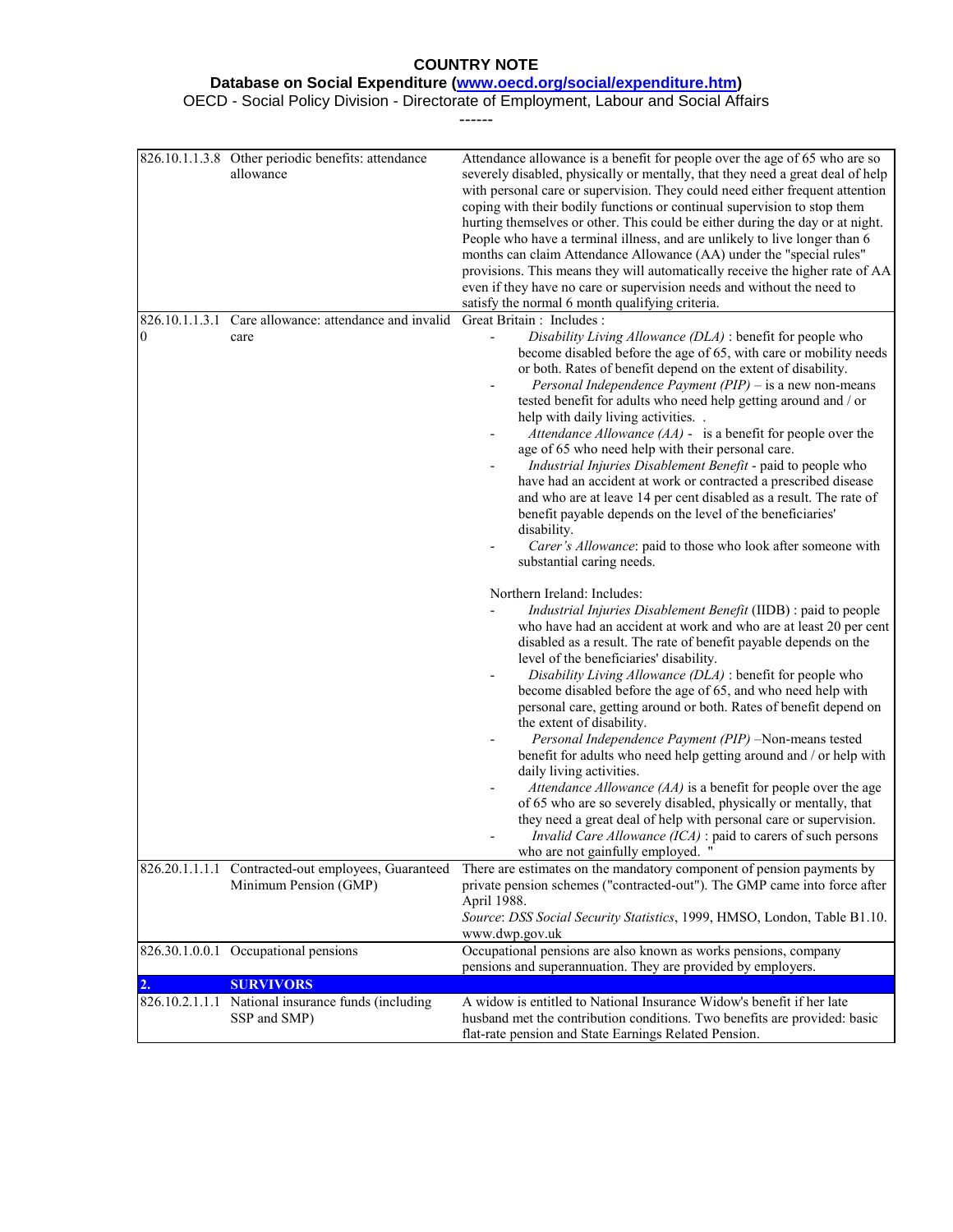**Database on Social Expenditure [\(www.oecd.org/social/expenditure.htm\)](http://www.oecd.org/social/expenditure.htm)**

OECD - Social Policy Division - Directorate of Employment, Labour and Social Affairs

------

| 826.10.2.1.1.2 War pension |                                                                                                                   | The standard rate may be paid if the widow has a dependant child, or is over<br>40 or is incapable of self-support. The lower rate is paid to childless widows<br>under the age of 40. If the husband was receiving Constant Attendance<br>Allowance or at the time of his death was 80 per cent or more disabled and<br>receiving Unemployability Supplement, a War Widows pension is awarded<br>automatically irrespective of the cause of the death.                                                                                                                                                                                                                                                                                                               |
|----------------------------|-------------------------------------------------------------------------------------------------------------------|-----------------------------------------------------------------------------------------------------------------------------------------------------------------------------------------------------------------------------------------------------------------------------------------------------------------------------------------------------------------------------------------------------------------------------------------------------------------------------------------------------------------------------------------------------------------------------------------------------------------------------------------------------------------------------------------------------------------------------------------------------------------------|
|                            | funds                                                                                                             | 826.10.2.1.2.1 Income support, family credit and social Social Fund Funeral Payments provide help with funeral expenses where<br>someone has been awarded a qualifying benefit (income support, income<br>based jobseekers' allowances, working families' Tax Credit, housing<br>benefit, Council Tax benefit or disabled persons' Tax Credit.                                                                                                                                                                                                                                                                                                                                                                                                                        |
| 3.                         | <b>INCAPACITY-RELATED</b><br><b>BENEFITS</b>                                                                      | (Disability, Occupational injury and disease, Sickness)                                                                                                                                                                                                                                                                                                                                                                                                                                                                                                                                                                                                                                                                                                               |
| 826.10.3.1.1.2 War pension |                                                                                                                   | Pensions, allowances or other payments may be awarded where disablement<br>or death is a result of service in HM Forces or of an injury sustained as a<br>result of war-time service in the Naval Auxiliary Service or the Mercantile<br>Marine or a Civil Defence organization. This is paid at a rate which varies<br>according to the degree of disablement (which is assessed on a percentage<br>basis by the Department's doctors).                                                                                                                                                                                                                                                                                                                              |
|                            | 826.10.3.1.1.3 Severely disabled persons                                                                          | People who are incapable of work and do not satisfy the contribution<br>conditions for incapacity benefit may get Severe Disablement Allowance.<br>Claimants should be aged between 16 and 65. There is no upper age limit<br>for receiving the allowance once it has been awarded. Claimants must have<br>been incapable of work for at least 28 weeks. Anyone who became<br>incapable of work before their 20th birthday may qualify on this basis alone.<br>People who became incapable of work after their 20th birthday must also<br>prove they have been 80 per cent disabled for at least 28 weeks.                                                                                                                                                            |
| and<br>826.10.3.1.1.8      | 826.10.3.1.1.4 Care allowance                                                                                     | Invalid care allowance is a non-contributory benefit for men and women<br>who are eligible before their 65th birthdays, who are not gainfully<br>employed, who are not in full-time education and who look after a severely<br>disabled person for at least 35 hours per week.                                                                                                                                                                                                                                                                                                                                                                                                                                                                                        |
|                            | 826.10.3.1.1.9 Périodic : National insurance funds<br>(including SSP and SMP, disability)                         | Beneficiaries of an invalidity pension will continue to receive it for as long<br>as the incapacity lasts, up to 65 for men and 60 for women. There are<br>however special arrangements for people over these ages: the invalid<br>pensioner can choose not to claim his/her retirement pension and continue to<br>qualify for basic invalidity pension, payable at the retirement pension rate,<br>up to age 70 for men and 65 for women. This programme includes the<br>"earnings related component (SERPS)".                                                                                                                                                                                                                                                       |
| 2                          | 826.10.3.1.1.1 Income support to disability pension<br>recipients: Income Support, Family<br>Credit + Social Fund | Income Support paid on the grounds of incapacity for work to bring the<br>income of a sick person up to the applicable amount. Amount paid<br>dependent on applicable personal allowance and premia as set out in<br>Regulations, taking account of other income.                                                                                                                                                                                                                                                                                                                                                                                                                                                                                                     |
|                            | 826.10.3.1.4.3 National insurance funds (including<br>SSP and SMP)                                                | Most people who work for an employer and are sick for at least four or more<br>days can get SSP from their employers for a maximum of 28 weeks in any<br>spell or series of linked spells of sickness. Spells with 8 weeks or less<br>between them link and count as one. If you are still sick after getting 28<br>weeks of SSP you may get Incapacity benefit. SSP can be paid even if you<br>are working outside the UK.                                                                                                                                                                                                                                                                                                                                           |
|                            | 826.10.3.1.5.5 Other lump sum                                                                                     | Disability Living Allowance is a benefit for people who became disabled<br>before the age of 65. It replaced and extended Attendance Allowance and<br>Mobility Allowance. It consists of two parts: the care component for people<br>who need help with personal care and the mobility component for people<br>who need help with getting around. Children under 5 cannot get the mobility<br>component. Long-term incapacity benefit is taxable with exceptions for<br>people who were receiving the former invalidity benefit when it was<br>abolished in 1995. Attendance allowance, disability living allowance and<br>severe disablement allowance are not subject to taxation. Invalid care<br>allowances are taxable but any child dependency addition is not. |